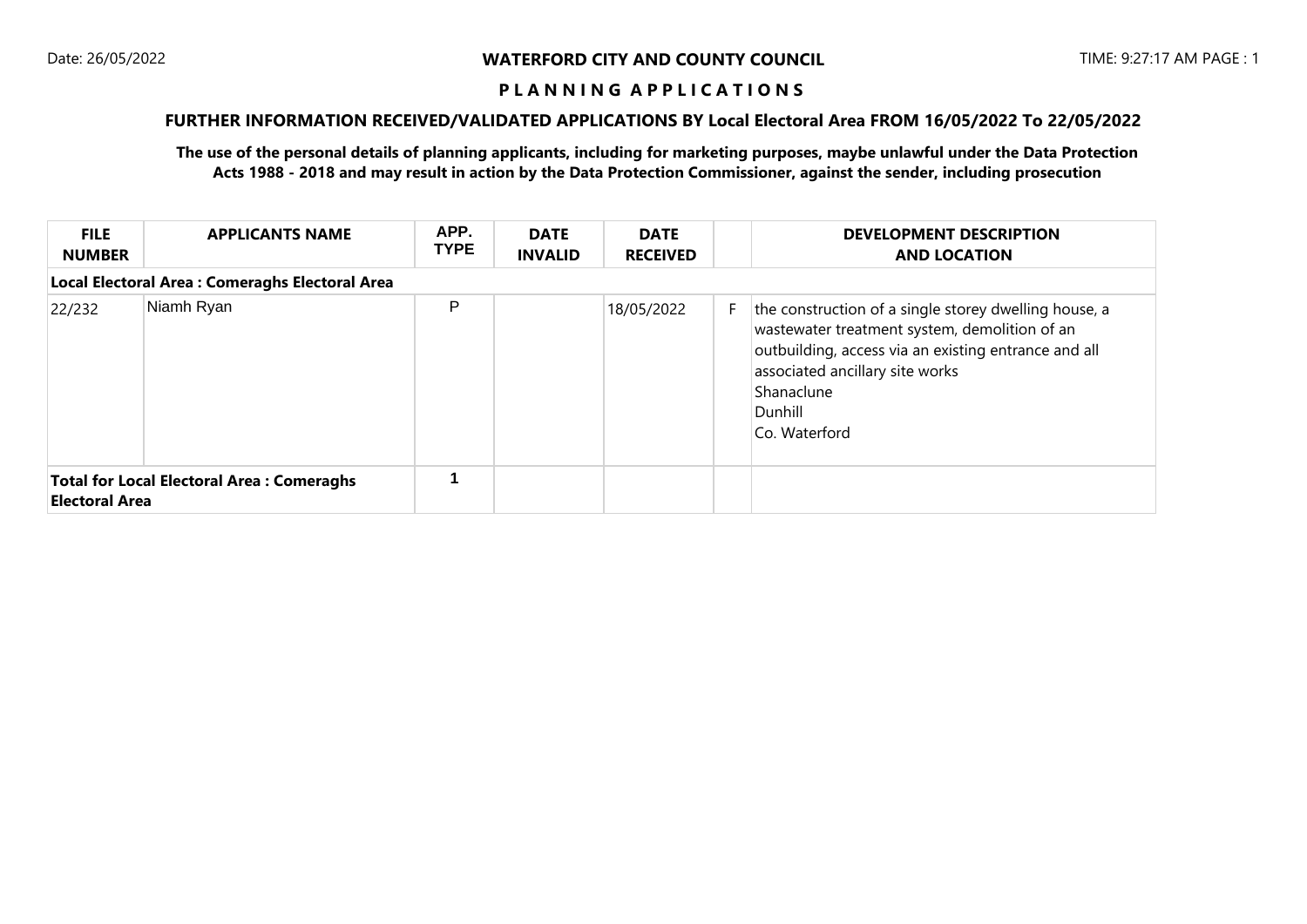# **FURTHER INFORMATION RECEIVED/VALIDATED APPLICATIONS BY Local Electoral Area FROM 16/05/2022 To 22/05/2022**

| <b>FILE</b><br><b>NUMBER</b>  | <b>APPLICANTS NAME</b>                                   | APP.<br><b>TYPE</b> | <b>DATE</b><br><b>INVALID</b> | <b>DATE</b><br><b>RECEIVED</b> |    | <b>DEVELOPMENT DESCRIPTION</b><br><b>AND LOCATION</b>                                                                                                                                                                                                                                                                                                                                       |
|-------------------------------|----------------------------------------------------------|---------------------|-------------------------------|--------------------------------|----|---------------------------------------------------------------------------------------------------------------------------------------------------------------------------------------------------------------------------------------------------------------------------------------------------------------------------------------------------------------------------------------------|
|                               | Local Electoral Area : Dungarvan- Lismore Electoral Area |                     |                               |                                |    |                                                                                                                                                                                                                                                                                                                                                                                             |
| 21/1123                       | Richard Johnson                                          | R.                  |                               | 19/05/2022                     | F. | for A. Permission for retention of current works carried<br>out on site ;B Permission to complete part dormer, part<br>single storey terraced dwelling which is a replacement for<br>dormer type terrace dwelling previously demolished on<br>the same site connection to all existing services and<br>associated site works<br>Chapel Place<br>Lismore<br>Co. Waterford<br><b>P51 A0C8</b> |
| 22/181                        | Séan Ó'Ceallaigh                                         | P                   |                               | 20/05/2022                     | F. | tigh nua aon urlár a thógaint chomh maith le garáiste ar<br>chúl an tí, slí isteach, ceangal le seirbhísí poiblí agus gach<br>gné d'oibreacha láitrhreáin a bhaineann leo<br>Baile na nGall Beag<br>An Rinn<br>Dungarbhán<br>Co. Phort Láirge                                                                                                                                               |
| <b>Lismore Electoral Area</b> | <b>Total for Local Electoral Area: Dungarvan-</b>        | $\mathbf{2}$        |                               |                                |    |                                                                                                                                                                                                                                                                                                                                                                                             |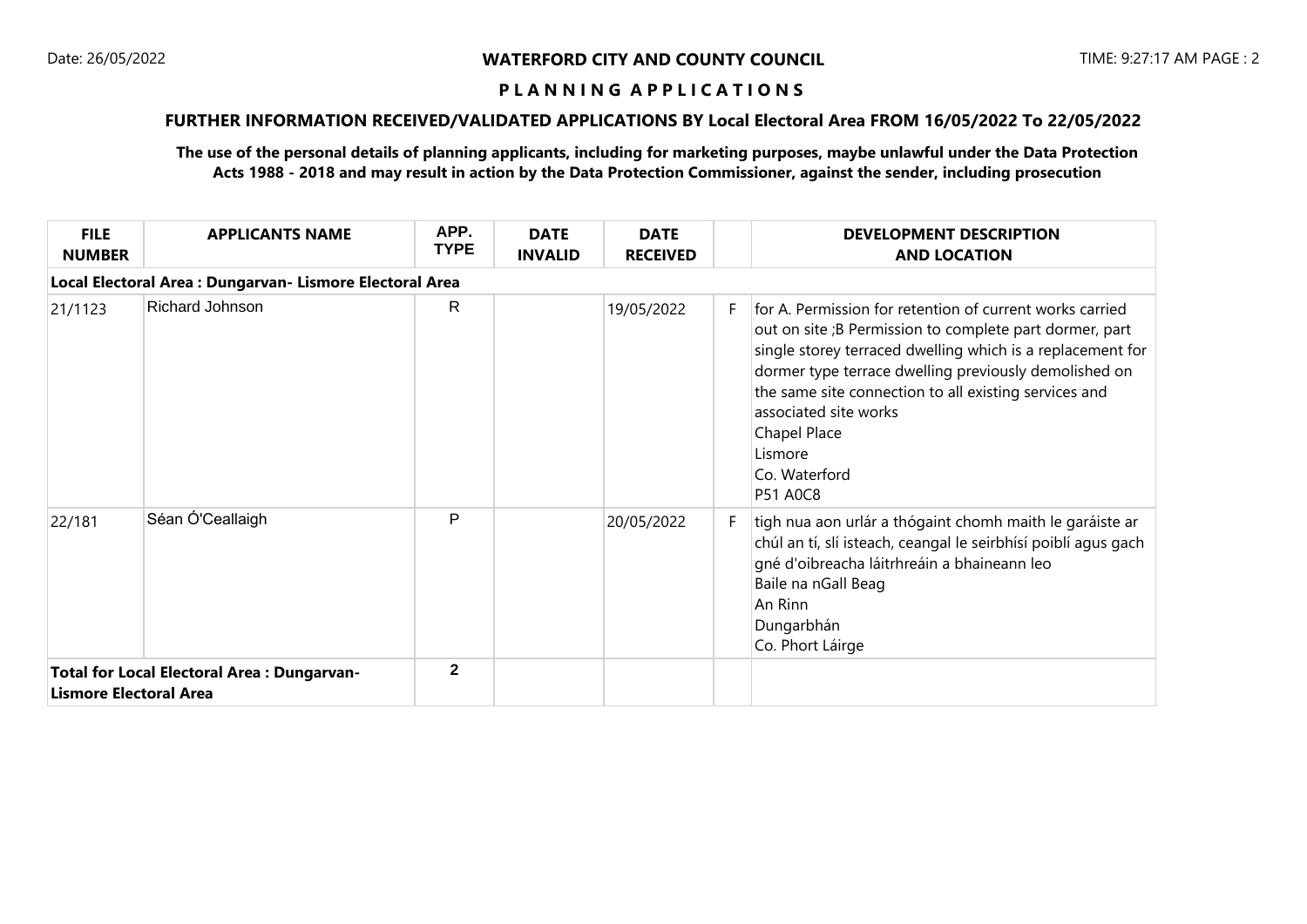# **FURTHER INFORMATION RECEIVED/VALIDATED APPLICATIONS BY Local Electoral Area FROM 16/05/2022 To 22/05/2022**

| Local Electoral Area : Metropolitan Electoral Area<br>P<br>Thomas Duggan<br>20/05/2022<br>21/575<br>F.<br>213) to provide a 4 bed dwelling, including, a) re- | <b>FILE</b><br><b>NUMBER</b> | <b>APPLICANTS NAME</b> | APP.<br><b>TYPE</b> | <b>DATE</b><br><b>INVALID</b> | <b>DATE</b><br><b>RECEIVED</b> | <b>DEVELOPMENT DESCRIPTION</b><br><b>AND LOCATION</b>                                                                                                                                                                                                                                                                                                                                                                                                                                                                                                                                                                                                                                                                                                                                                                                                                                                                                                                                                                                                                                                                                                                                                                                          |
|---------------------------------------------------------------------------------------------------------------------------------------------------------------|------------------------------|------------------------|---------------------|-------------------------------|--------------------------------|------------------------------------------------------------------------------------------------------------------------------------------------------------------------------------------------------------------------------------------------------------------------------------------------------------------------------------------------------------------------------------------------------------------------------------------------------------------------------------------------------------------------------------------------------------------------------------------------------------------------------------------------------------------------------------------------------------------------------------------------------------------------------------------------------------------------------------------------------------------------------------------------------------------------------------------------------------------------------------------------------------------------------------------------------------------------------------------------------------------------------------------------------------------------------------------------------------------------------------------------|
|                                                                                                                                                               |                              |                        |                     |                               |                                |                                                                                                                                                                                                                                                                                                                                                                                                                                                                                                                                                                                                                                                                                                                                                                                                                                                                                                                                                                                                                                                                                                                                                                                                                                                |
| Mechanical and electrical services installation. 3.<br>19 Henrietta Street<br>Waterford                                                                       |                              |                        |                     |                               |                                | the following works at 19 Henrietta Street, Waterford, Co.<br>Waterford, a Protected Structure (RPS ref. no. 213/NIAH<br>Ref no. 22504062); 1. Change of use of existing Protected<br>Structure (RPS 213) from commercial to residential. 2.<br>Alterations and repairs of the Protected Structure (RPS<br>instatement of former window openings and provision of<br>new rainwater goods on the rear elevation, removal and<br>replacement of existing windows to the front elevation, b)<br>alterations to existing roof including the provision of two<br>new dormer windows, removal of an existing rooflight<br>and installation of a new rooflight. C) Internal alterations<br>including the removal of ground floor lobby flooring,<br>ceilings, partitions, and ramp and first floor staircase, and<br>construction of new walls, partition walls and ground and<br>floor staircase and removal of existing first floor stairs, d)<br>Demolition of the existing C20th single storey ancillary<br>spaces extension to the rear. 4. Construction of a new<br>part single storey/part two-storey building containing a<br>two bed and a one bed residential units to rear. 5. All<br>associated site boundary and site development works. |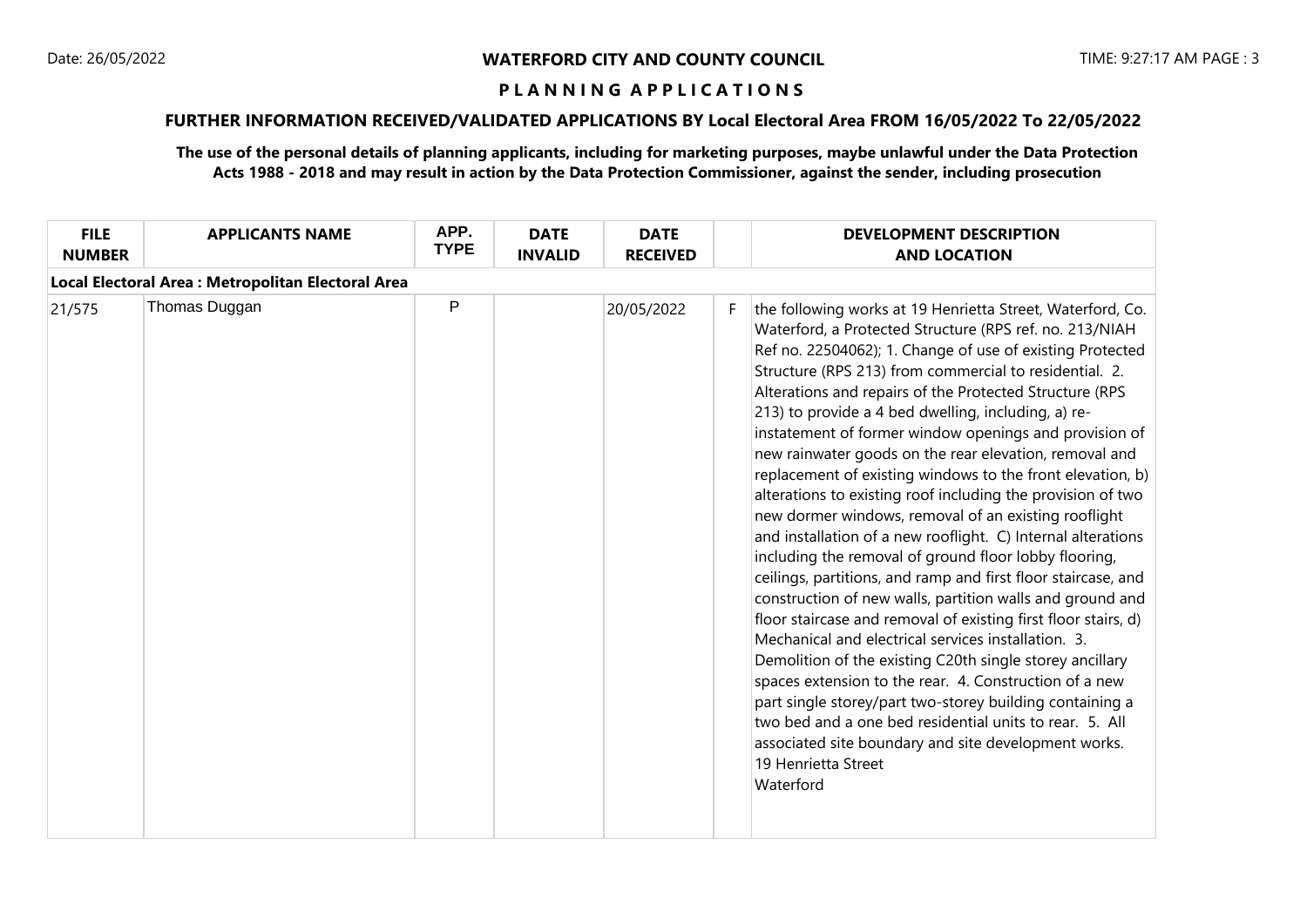# **FURTHER INFORMATION RECEIVED/VALIDATED APPLICATIONS BY Local Electoral Area FROM 16/05/2022 To 22/05/2022**

| <b>FILE</b><br><b>NUMBER</b> | <b>APPLICANTS NAME</b>  | APP.<br><b>TYPE</b> | <b>DATE</b><br><b>INVALID</b> | <b>DATE</b><br><b>RECEIVED</b> |    | <b>DEVELOPMENT DESCRIPTION</b><br><b>AND LOCATION</b>                                                                                                                                                                                                                                                                                            |
|------------------------------|-------------------------|---------------------|-------------------------------|--------------------------------|----|--------------------------------------------------------------------------------------------------------------------------------------------------------------------------------------------------------------------------------------------------------------------------------------------------------------------------------------------------|
| 21/1018                      | John Keane              | P                   |                               | 17/05/2022                     | F. | a single dwelling, new wastewater treatment plant and all<br>other associated site works<br>Ballygarren<br><b>Dunmore East</b><br>Co. Waterford                                                                                                                                                                                                  |
| 21/1140                      | Nicola O Meara          | P                   |                               | 17/05/2022                     | F. | to construct a single storey dwelling with on site<br>wastewater treatment and all associated site works<br>Ballinattin<br>Tramore<br>Co. Waterford.                                                                                                                                                                                             |
| 21/1188                      | Magna Construction Ltd. | P                   |                               | 18/05/2022                     | F. | the erection of 96 dwellings - comprising of 90 2-storey<br>semi-detached dwellings and 6 no. 2 storey terraced<br>dwellings - including all associated site development<br>works, connections to services and access links to<br>development as granted under planning reg. no 19/611<br>Mountneil<br>Carrickpheirish<br>Gracedieu<br>Waterford |
| 22/187                       | <b>Catherine Bird</b>   | P                   |                               | 17/05/2022                     | F. | demolition of existing house and replacement with a new<br>single storey house with all necessary external site works<br>Benrue<br><b>Priests Rd</b><br>Tramore<br>Co. Waterford                                                                                                                                                                 |